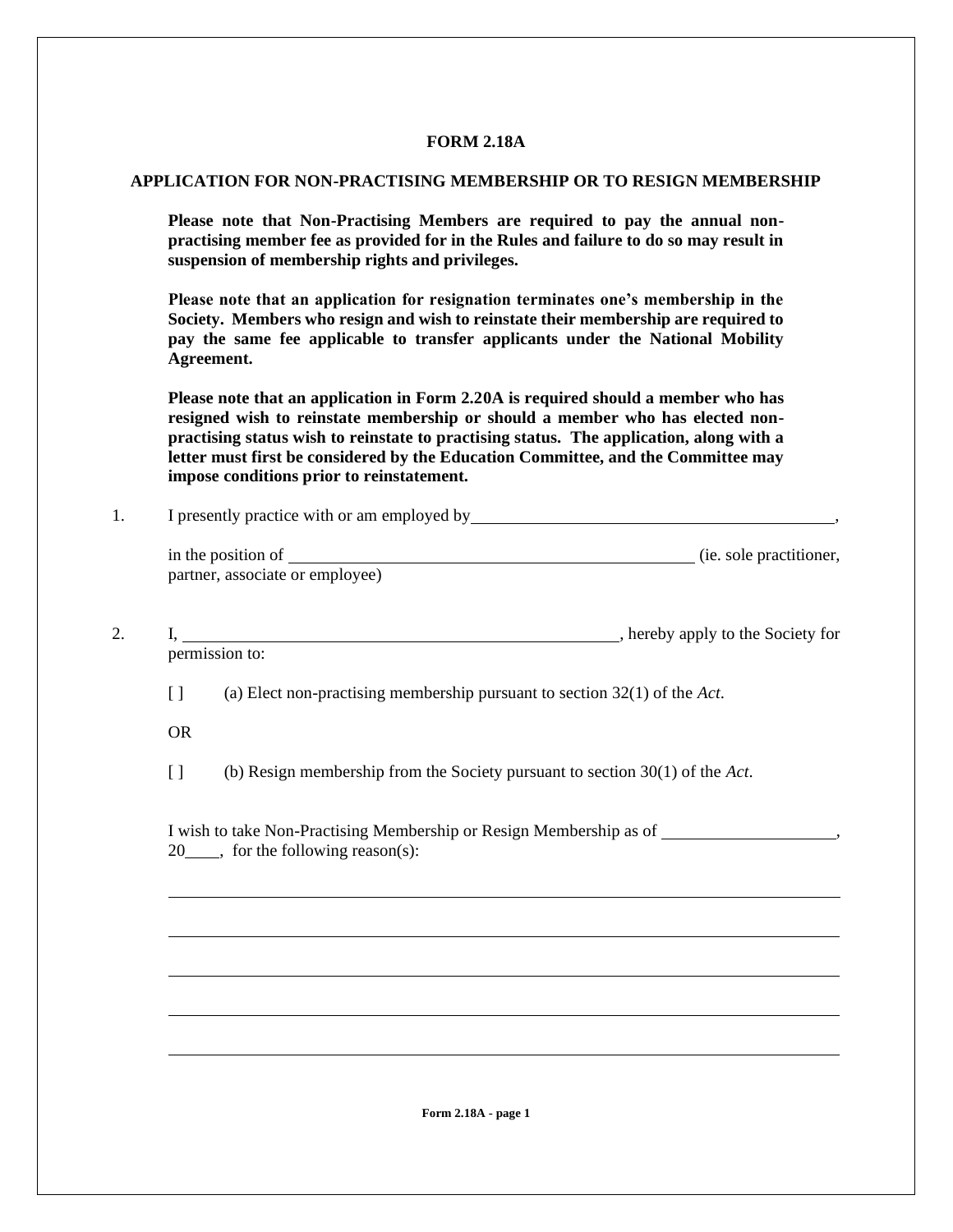3. Please provide information where you may be contacted in the future:

|                                              |                      | Telephone:                                                                                                                                                                                                                          |
|----------------------------------------------|----------------------|-------------------------------------------------------------------------------------------------------------------------------------------------------------------------------------------------------------------------------------|
|                                              |                      |                                                                                                                                                                                                                                     |
|                                              |                      |                                                                                                                                                                                                                                     |
|                                              | <b>Home Address:</b> |                                                                                                                                                                                                                                     |
|                                              |                      |                                                                                                                                                                                                                                     |
|                                              |                      |                                                                                                                                                                                                                                     |
|                                              |                      |                                                                                                                                                                                                                                     |
|                                              |                      | Please check Yes, No or N/A: (If you answer No, please provide further details in writing)                                                                                                                                          |
| No<br>$\begin{array}{c} \square \end{array}$ | N/A<br>$[ \ ]$       | any open or outstanding client files or matters.                                                                                                                                                                                    |
| $[ \ ]$                                      | $[ \ ]$              | (b) I do not hold trust funds or trust property for any client.                                                                                                                                                                     |
| $\left[ \ \right]$                           | $\left[ \ \right]$   | (a) All my clients' matters have been completed and disposed of, and I do not have<br>(c) All trust funds and trust property for which I am responsible have been<br>accounted for and paid over to the person(s) entitled to them. |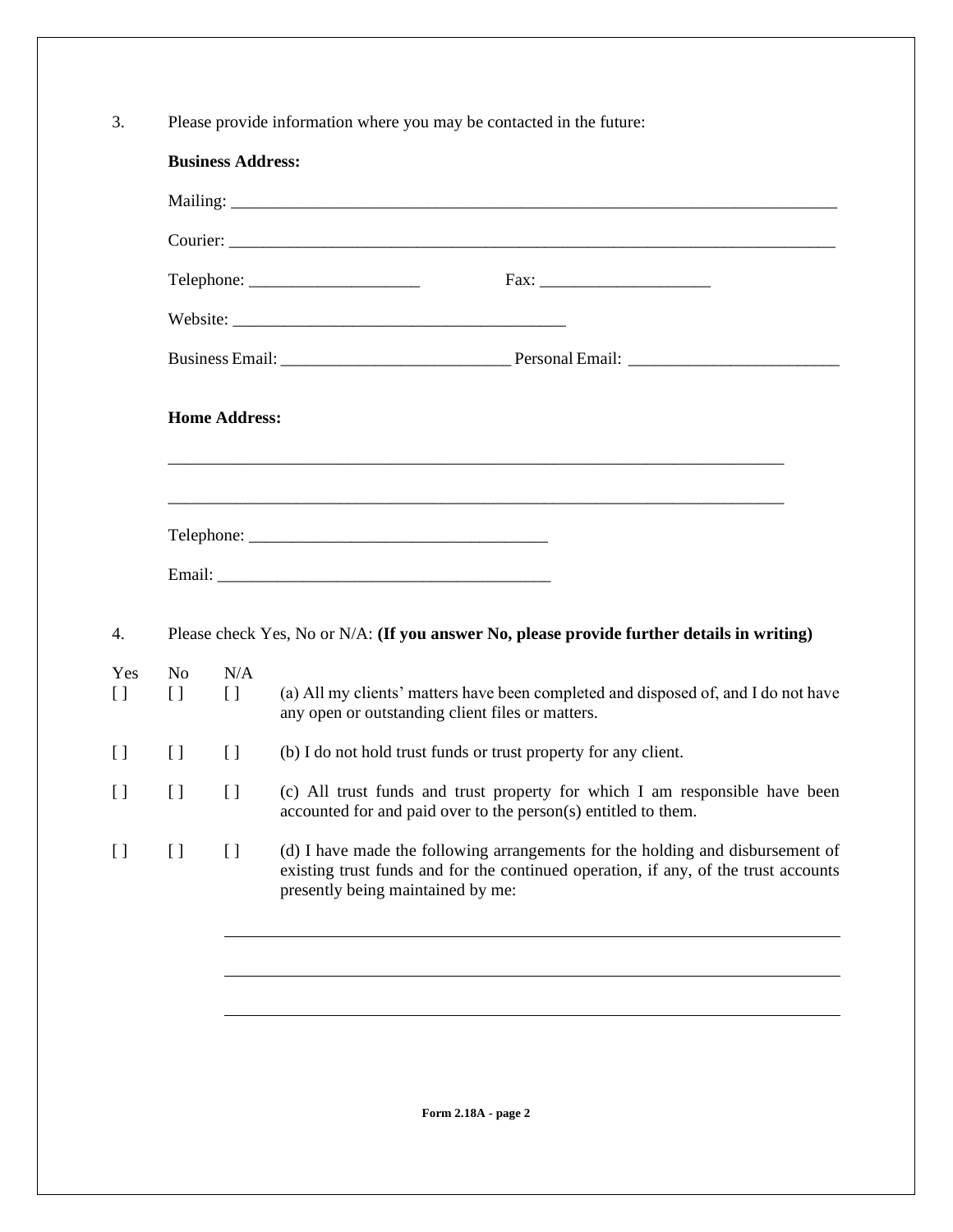| $\left[ \ \right]$ | N <sub>o</sub>    | N/A<br>$[ \ ]$ | (e) All trust funds and trust property for which I am responsible have been<br>accounted for and are now being held in trust by another lawyer or person to or for<br>the benefit of the person(s) entitled. Please provide details.                          |
|--------------------|-------------------|----------------|---------------------------------------------------------------------------------------------------------------------------------------------------------------------------------------------------------------------------------------------------------------|
| $[ \ ]$            |                   | $[ \ ]$        | (f) I have closed all trust accounts maintained by me, and I undertake not to operate<br>or maintain a new trust account and not to operate or maintain any existing trust<br>account except as may otherwise be authorized in writing by the Vice-President. |
| $\left[ \ \right]$ |                   |                | (g) I have not engaged in the practice of law in Newfoundland and Labrador during<br>the past membership year.                                                                                                                                                |
| $\left[ \ \right]$ |                   |                | (h) I am the firm's Designated Person pursuant to Rule 9.01.1. The name and<br>address of the individual who has been designated by the firm to replace me is:                                                                                                |
|                    | Labrador, namely: |                | Arrangements have been made and consent has been obtained from my clients to have their ongoing<br>files turned over to a practising member in good standing of the Law Society of Newfoundland and                                                           |
|                    |                   |                | Please attach a separate sheet listing your intended disposition if ongoing matters are to be<br>distributed to various members of the Law Society of Newfoundland and Labrador.                                                                              |
|                    |                   |                | Inactive client files and records and financial and accounting records, including trust accounting<br>records, will be stored in the following location(s):                                                                                                   |
|                    |                   |                | ,我们也不会有什么。""我们的人,我们也不会有什么?""我们的人,我们也不会有什么?""我们的人,我们也不会有什么?""我们的人,我们也不会有什么?""我们的人                                                                                                                                                                              |

7. I certify that the information provided herein is accurate.